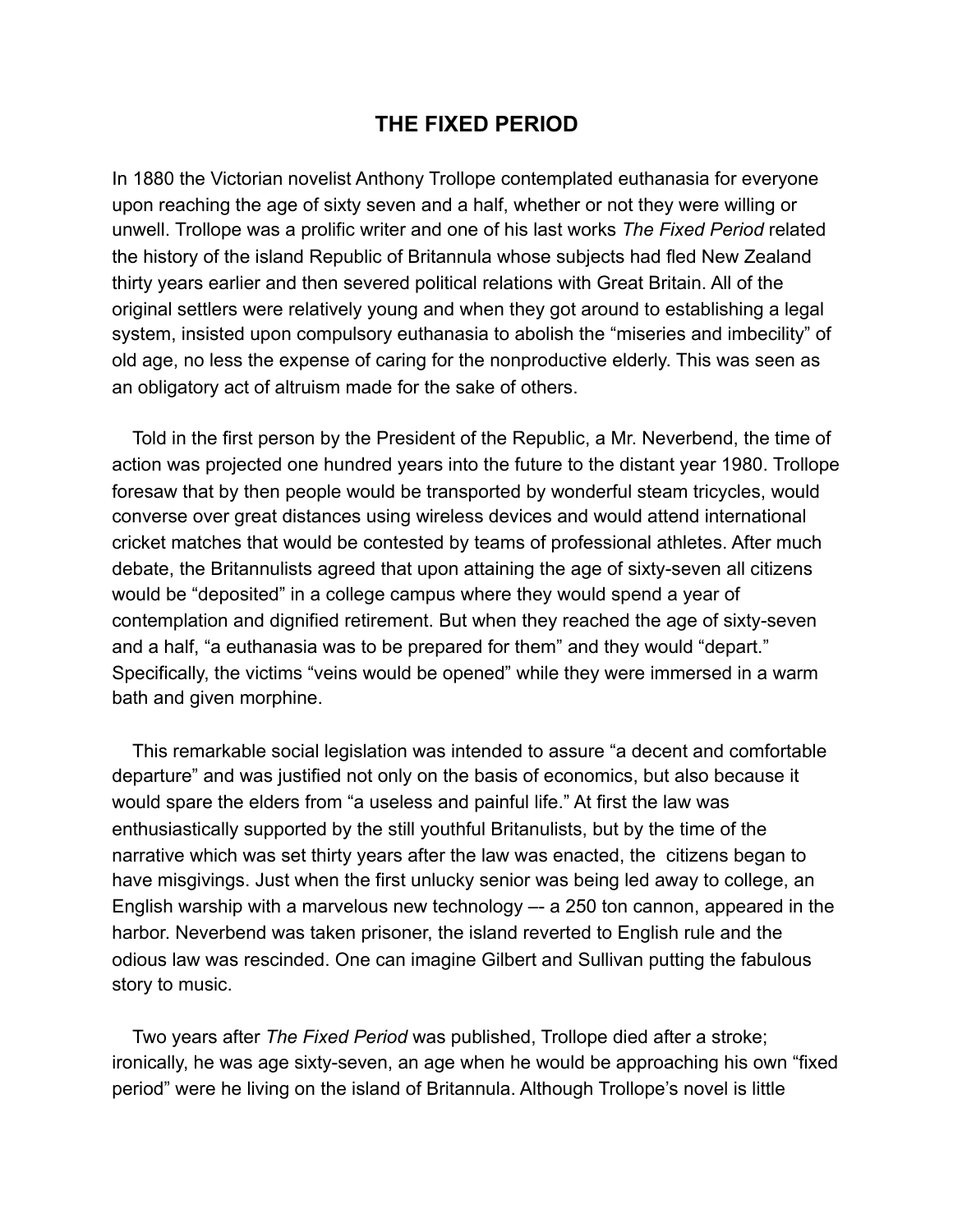remembered today, a quarter century later it caused an unexpected sensation. On February 22, 1905 Dr. William Osler was the commencement speaker at the Johns Hopkins University and used the occasion to give a farewell speech before he departed for England where he would become the Regius professor of medicine at Oxford. Dr. Osler called his address "The Fixed Period" after Trollope's novel.

At the time Osler was fifty-six years old and what he had in mind was not a fixed period of biologic life but of academic life. He cited two of his own longheld "fixed ideas," the first being the comparative [creative] uselessness of men above forty years of age." He noted that the most "vitalizing" work in most fields is done between the ages of twentyfive and forty years –- "the anabolic or constructive period, in which there is always a balance in the mental bank and the credit is good." Osler's second "fixed idea" was the intellectual uselessness of most men above sixty years of age and the incalculable benefit it would be in commercial, political and professional life if, as a matter of course, men stopped work at this age.

*The teacher's life should have three periods – study until twenty-five, investigation until forty, profession until sixty, at which age I would have him retired on a double allowance. Whether Trollope's suggestion of a college and chloroform should be carried out or not, I have become a little dubious, as my own time is getting so short.* 

 Dubious or not, Osler's words, which were intended to be humorous, were distorted by journalists reporting the event. As Harvey Cushing wrote in his biography of Osler, "The storm did not break until the next day when it was headlined throughout the country, "Osler recommends Chloroform at Sixty." Osler protested that he had been misunderstood and held his ground saying, "I meant just what I said, but it's disgraceful, this fuss that the newspapers are making about it. I know that there are exceptions, but they only serve to illustrate the rule…as to chloroforming men at sixty, that was only a pleasantry."

 A dispatch published in *The Lancet* reported that the great stir among American journalists in response to Osler's address reflected that "the Americans are somewhat deficient in a sense of humor when they themselves are directly concerned." Dr. Osler's speech provoked an enormous response both from supporters and critics. Some people began to speak of "oslerizing" the elderly. One observer noted similarities between Osler's and Charles Darwin's opinions. Darwin once had written, "What a good thing it would be, if every scientific man was to die when sixty years old, as afterwards he